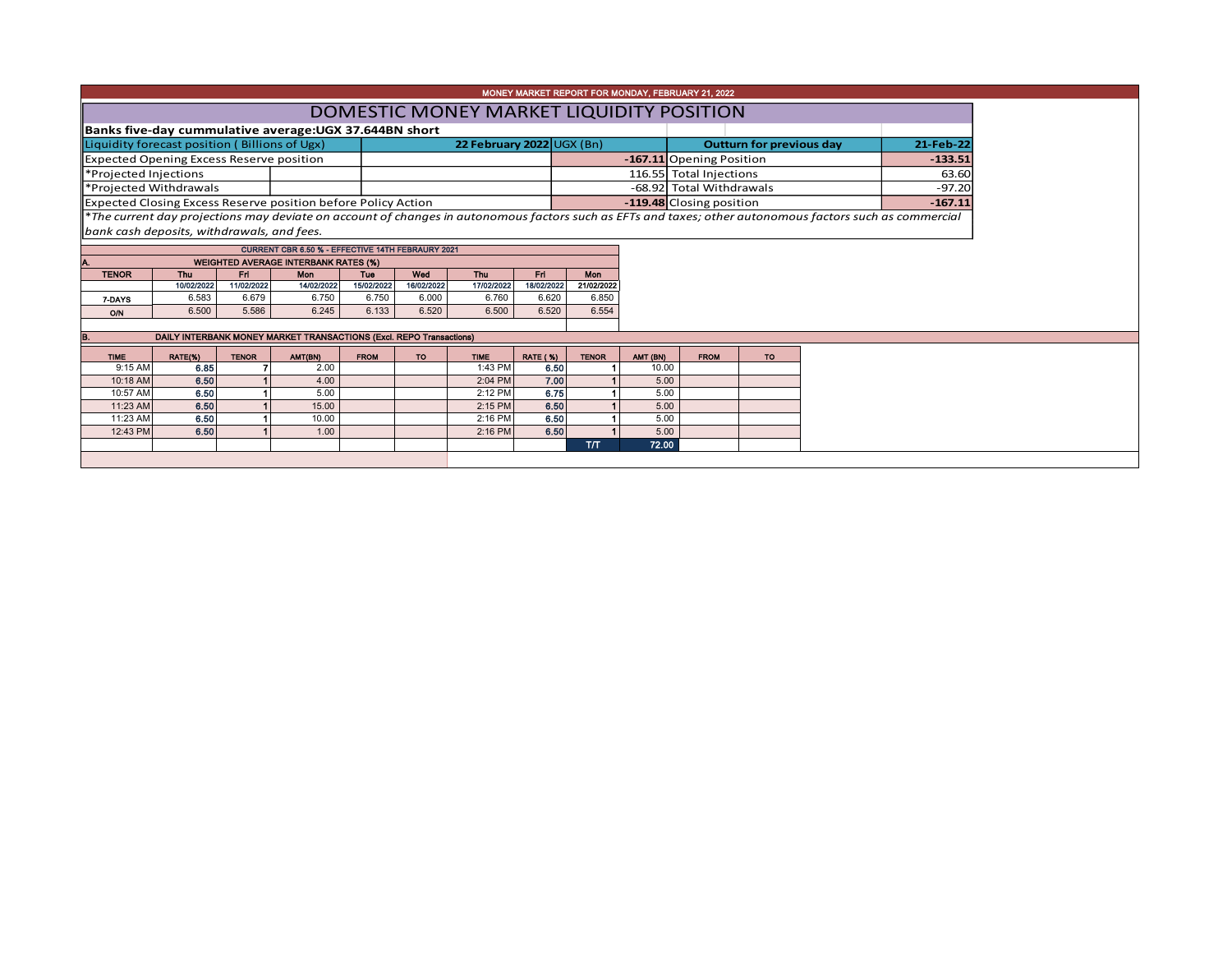| c. |                                                                                                          |            |            | CBR AND THE 7- DAY WAR INTERBANK RATES |            |            |                                                                   |            |            |                                                    |            |
|----|----------------------------------------------------------------------------------------------------------|------------|------------|----------------------------------------|------------|------------|-------------------------------------------------------------------|------------|------------|----------------------------------------------------|------------|
|    | 9.500<br>9.000<br>8.500<br>8.000<br>7.500<br>7.000<br>6.500<br>6.000<br>5.500<br>5.000<br>4.500<br>4.000 |            |            |                                        |            |            |                                                                   |            |            | ------------- <del>---------------------</del> --- |            |
|    |                                                                                                          | 07/02/2022 | 08/02/2022 | 09/02/2022                             | 10/02/2022 | 11/02/2022 | 14/02/2022                                                        | 15/02/2022 | 17/02/2022 | 18/02/2022                                         | 21/02/2022 |
|    |                                                                                                          |            |            |                                        |            |            | • Overnight WAR -7-day WAR - CBR rate - Upper bound - Lower bound |            |            |                                                    |            |

| υ.                     |           |             | MONETARY POLICY OPERATIONS MATURITIES PROFILE: (24-FEB- 2022 TO 18-AUG- 2022) |             |             |             |             |             |             |             |             |             |             |              |
|------------------------|-----------|-------------|-------------------------------------------------------------------------------|-------------|-------------|-------------|-------------|-------------|-------------|-------------|-------------|-------------|-------------|--------------|
| <b>DATE</b>            |           | <b>THUR</b> | <b>THUR</b>                                                                   | <b>THUR</b> | <b>THUR</b> | <b>THUR</b> | <b>THUR</b> | <b>THUR</b> | <b>THUR</b> | <b>THUR</b> | <b>THUR</b> | <b>THUR</b> | <b>THUR</b> | <b>TOTAL</b> |
|                        | 24-Feb-22 | 03-Mar-22   | 10-Mar-22                                                                     | 17-Mar-22   | 24-Mar-22   | 31-Mar-22   | 07-Apr-22   | 14-Apr-22   | 28-Apr-22   | 05-May-22   | 12-May-22   | 04-Aug-22   | 18-Aug-22   |              |
| <b>REPO</b>            | 404.50    |             |                                                                               |             |             |             |             |             |             |             |             |             |             | 404.50       |
| <b>REV REPO</b>        |           |             |                                                                               |             |             |             |             |             |             |             |             |             |             |              |
| <b>BOU BILL/DEPO A</b> | 10.00     | 42.30       | 55.60                                                                         | 27.00       |             | 35.09       | 30.00       | 240.07      | 57.25       | 207.05      | 10.09       | 33.00       | 26.60       | 774.04       |
| <b>TOTALS</b>          | 414.50    | 42.30       | 55.60                                                                         | 27.00       | - 1         | 35.09       | 30.00       | 240.07      | 57.25       | 207.05      | 10.09       | 33.00       | 26.60       | 1.178.54     |

| <b>TOTALS</b>                                                                        | 414.50                                   | 42.30              | 55.60                                                                                      | 27.00           | œ.              | 35.09                                    | 30.00                                  | 240.07     | 57.25        | 207.05       | 10.09 | 33.00 | 26.60 | 1,178.54 |
|--------------------------------------------------------------------------------------|------------------------------------------|--------------------|--------------------------------------------------------------------------------------------|-----------------|-----------------|------------------------------------------|----------------------------------------|------------|--------------|--------------|-------|-------|-------|----------|
|                                                                                      |                                          |                    | Total O/S Deposit Auction & BOU Bill balances held by BOU up to 18 AUGUST 2022: UGX 774 BN |                 |                 |                                          |                                        |            |              |              |       |       |       |          |
|                                                                                      |                                          |                    | Total O/S Repo, Reverse Repo, BOU Bill balances held by BOU: UGX 1,179 BN                  |                 |                 |                                          |                                        |            |              |              |       |       |       |          |
| (EI) STOCK OF TREASURY SECURITIES                                                    |                                          |                    |                                                                                            |                 | Eii)            | <b>MONETARY POLICY MARKET OPERATIONS</b> |                                        |            |              |              |       |       |       |          |
|                                                                                      | LAST TBIILS ISSUE DATE: 17-FEBRUARY-2022 |                    |                                                                                            |                 |                 |                                          | (VERTICAL REPOS, REV-REPOS & BOU BILL) |            |              |              |       |       |       |          |
| On-the-run O/S T-BILL STOCKs (Bns-UGX)                                               |                                          |                    | 5.942.74                                                                                   | 22/02/2022      | <b>OMO</b>      | <b>ISSUE DATE</b>                        | <b>AMOUNT</b>                          | <b>WAR</b> | <b>RANGE</b> | <b>TENOR</b> |       |       |       |          |
| On-the-run O/S T-BONDSTOCKs(Bns-UGX)                                                 |                                          |                    | 22.577.74                                                                                  | 22/02/2022 REPO |                 | $02$ -Feb $-$                            | 253.50                                 | 6.500      |              |              |       |       |       |          |
| TOTAL TBILL & TBOND STOCK- UGX                                                       |                                          |                    | 28,520.49                                                                                  |                 | <b>BOU BILL</b> | $03$ -Feb $\vert$ -                      | 39.79                                  | 6.946      |              | 28           |       |       |       |          |
| O/S=Outstanding                                                                      |                                          |                    |                                                                                            |                 | <b>BOU BILL</b> | $03$ -Feb $-$                            | 29.68                                  | 7.103      |              | 56           |       |       |       |          |
| <b>MATURITY</b>                                                                      | <b>TOTAL STOCK</b>                       | <b>YTM (%)</b>     | <b>CHANGE IN</b>                                                                           |                 | <b>BOU BILL</b> | 03-Feb                                   | 49.17                                  | 7.353      |              | 84           |       |       |       |          |
|                                                                                      | <b>(BN UGX)</b>                          | <b>AT CUT OFF*</b> | $YTM$ $(+/-)$                                                                              |                 | <b>REPO</b>     | $03$ -Feb                                | 483.00                                 | 6.500      |              |              |       |       |       |          |
| 91                                                                                   | 89.07                                    | 6.501              | 0.000                                                                                      |                 | <b>REPO</b>     | $04$ -Feb $\cdot$                        | 215.50                                 | 6.500      |              |              |       |       |       |          |
| 182                                                                                  | 396.25                                   | 8.751              | 0.351                                                                                      |                 | <b>REPO</b>     | 07-Feb                                   | 243.00                                 | 6.500      |              |              |       |       |       |          |
| 364                                                                                  | 5.457.43                                 | 9.700              | $-0.100$                                                                                   |                 | <b>REPO</b>     | 09-Feb                                   | 267.00                                 | 6.500      |              |              |       |       |       |          |
| 2YR                                                                                  | 402.11                                   | 11.000             | 1.000                                                                                      |                 | <b>BOU BILL</b> | $10$ -Feb $\vert$ -                      | 49.74                                  | 6.946      |              | 28           |       |       |       |          |
| 3YR                                                                                  |                                          | 12.090             | $-1.010$                                                                                   |                 | <b>BOU BILL</b> | $10$ -Feb $\cdot$                        | 29.68                                  | 7.103      |              | 56           |       |       |       |          |
| 5YR.                                                                                 | 1.119.91                                 | 14.390             | 1.390                                                                                      |                 | <b>BOU BILL</b> | $10$ -Feb                                | 203.58                                 | 7.398      |              | 84           |       |       |       |          |
| 10YR                                                                                 | 10.364.47                                | 14.000             | 0.261                                                                                      |                 | <b>REPO</b>     | $10$ -Feb                                | 718.00                                 | 6.500      |              |              |       |       |       |          |
| 15YR                                                                                 | 8,795.98                                 | 14.390             | $-1.510$                                                                                   |                 | <b>REPO</b>     | $11-Feb$                                 | 133.00                                 | 6.500      |              |              |       |       |       |          |
| 20YR                                                                                 | 1,895.27                                 | 15,900             | 0.400                                                                                      |                 | <b>REPO</b>     | $15$ -Feb $\cdot$                        | 303.00                                 | 6.500      |              | r            |       |       |       |          |
| Cut OFF is the lowest price/highest yield that satisfies the auction awarded amount. |                                          |                    |                                                                                            |                 | <b>BOU BILL</b> | $17$ -Feb $\vert$ -                      | 2.98                                   | 6.906      |              | 28           |       |       |       |          |
|                                                                                      |                                          |                    |                                                                                            |                 | <b>BOU BILL</b> | $17-Feb$                                 | 207.78                                 | 7.176      |              | 56           |       |       |       |          |
|                                                                                      |                                          |                    |                                                                                            |                 | <b>BOU BILL</b> | $17$ -Feb $\vert$ -                      | 9.92                                   | 7.353      |              | 84           |       |       |       |          |
|                                                                                      |                                          |                    |                                                                                            |                 | <b>REPO</b>     | $17$ -Feb $-$                            | 404.00                                 | 6.500      |              |              |       |       |       |          |
|                                                                                      |                                          |                    |                                                                                            |                 |                 |                                          |                                        |            |              |              |       |       |       |          |

WAR-Weighted Average Rate